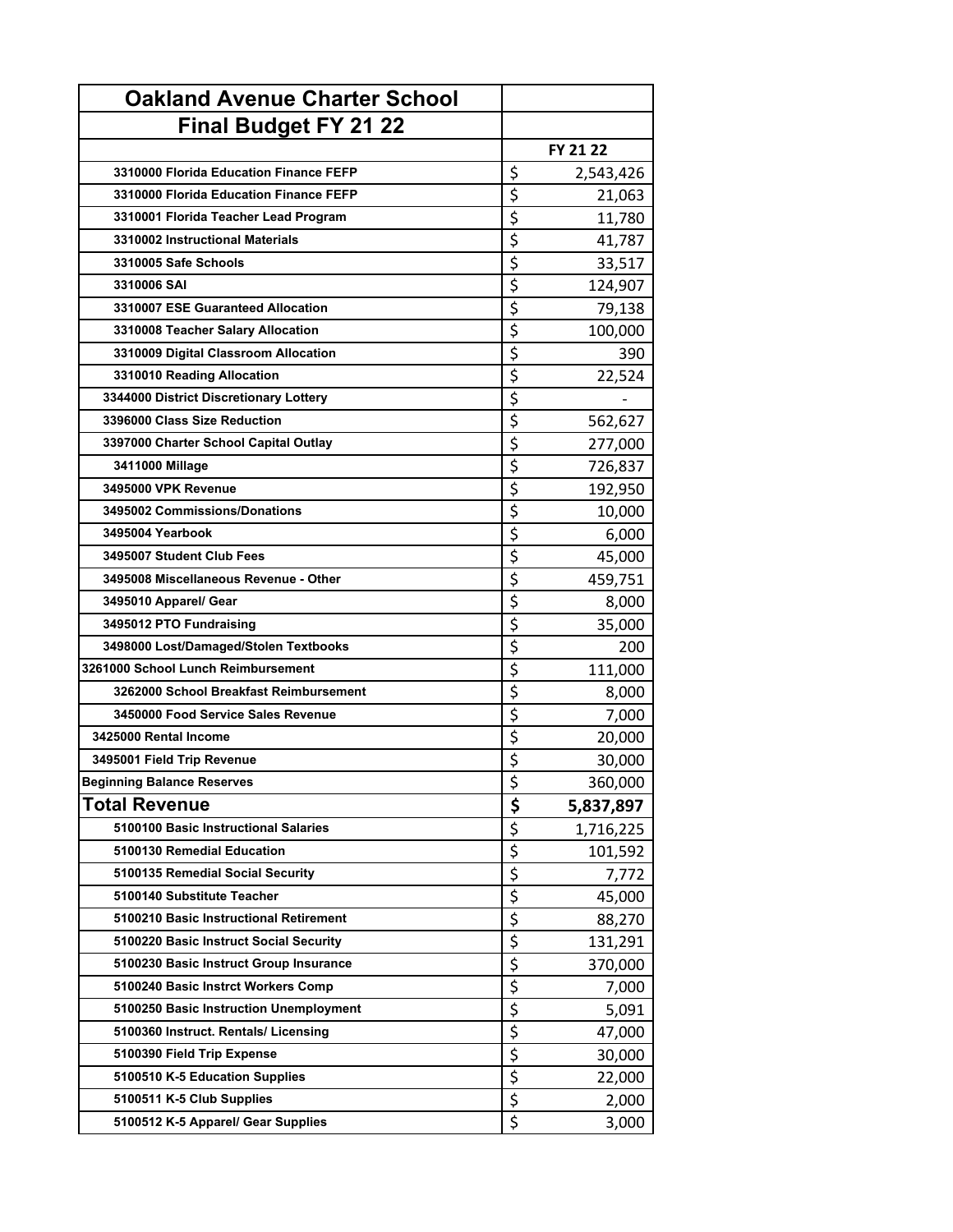| 5100515 K-5 Supplies Teacher Lead Money | \$                                  | 11,000                   |
|-----------------------------------------|-------------------------------------|--------------------------|
| 5100520 K-5 Textbooks                   | \$                                  | 23,000                   |
| 5100530 Basic Education Periodicals     | \$                                  | 2,500                    |
| 5100590 K-5 Educational Materials       | \$                                  | 20,000                   |
| 5200100 ESE/ESOL Salaries               | \$                                  | 87,566                   |
| 5200210 ESE/ESOL Retirement             | \$                                  | 3,690                    |
| 5200220 ESE/ESOL Social Security        | \$                                  | 6,699                    |
| 5200230 ESE/ESOL Group Insurance        | \$                                  | 20,000                   |
| 5200250 ESE/esol Contract Services      | \$                                  | 60,000                   |
| 5200310 Speech and Occupational Therapy | \$                                  | 49,173                   |
| 5200315 Speech Social Security          | \$                                  | 3,762                    |
| 5200510 ESE Materials and Supplies      | \$                                  | 500                      |
| 5500100 VPK Salaries                    | \$                                  | 108,272                  |
| 5500210 VPK Retirement                  | \$                                  | 3,839                    |
| 5500220 VPK Social Security             | \$                                  | 8,283                    |
| 5500230 VPK Group Insurance             | $\overline{\boldsymbol{\zeta}}$     | 30,000                   |
| 5500510 VPK Materials and Supplies      | \$                                  | 5,000                    |
| 6100390 Law Enforcement/Safe Schools    | \$                                  | 50,000                   |
| 6120100 Guidance Services Salaries      | \$                                  | 81,331                   |
| 6120210 Guidance Services Retirement    | \$                                  | 2,982                    |
| 6120220 Guidance Serv Social Security   | \$                                  | 4,562                    |
| 6120230 Guidance Serv Group Insurance   | \$                                  | 10,000                   |
| 6120510 Guidance Supplies               | \$                                  | 250                      |
| 6130100 Health Services Salaries        | \$                                  | 60,000                   |
| 6130210 Health Services Retirement      | \$                                  | 1,500                    |
| 6130220 Health Services Social Security | \$                                  | 4,600                    |
| 6130230 Group Health                    | \$                                  | 10,000                   |
| 6130510 Clinic Supplies                 | \$                                  | 500                      |
| 6130520 Other Health Services           | \$                                  | 500                      |
| 6200350 Computer & Technical Repair     | \$                                  | 3,000                    |
| 6200510 Media/ Computer Supplies        | $\overline{\boldsymbol{\varsigma}}$ | 2,000                    |
| 6200511 Other                           | \$                                  | $\overline{\phantom{0}}$ |
| 6200512 Computer Leases                 | \$                                  | 60,000                   |
| 6200690 Computer Software               | \$                                  | 17,000                   |
| 6400730 Instructional Staff Training    | \$                                  | 18,000                   |
| <b>7100730 District</b>                 | \$                                  | 125,000                  |
| 7100790 Prorated Holdback               | \$                                  |                          |
| 7200730 SAC Board Training              | \$                                  | 300                      |
| 7300110 School Admin Salaries           | \$                                  | 195,000                  |
| 7300160 School Admin Clerical Salaries  | \$                                  | 97,000                   |
| 7300210 School Admin Retirement         | \$                                  | 15,000                   |
| 7300220 School Admin Social Security    | \$                                  | 22,350                   |
| 7300230 School Admin Group Insurance    | \$                                  | 50,000                   |
| 7300320 School Leaders Liability Ins    | \$                                  | 15,530                   |
| 7300510 School Admin Supplies           | \$                                  | 600                      |
| 7300790 School Admin- Misc              | \$                                  | 1,000                    |
| 7500310 Audit Fees                      | \$                                  | 20,000                   |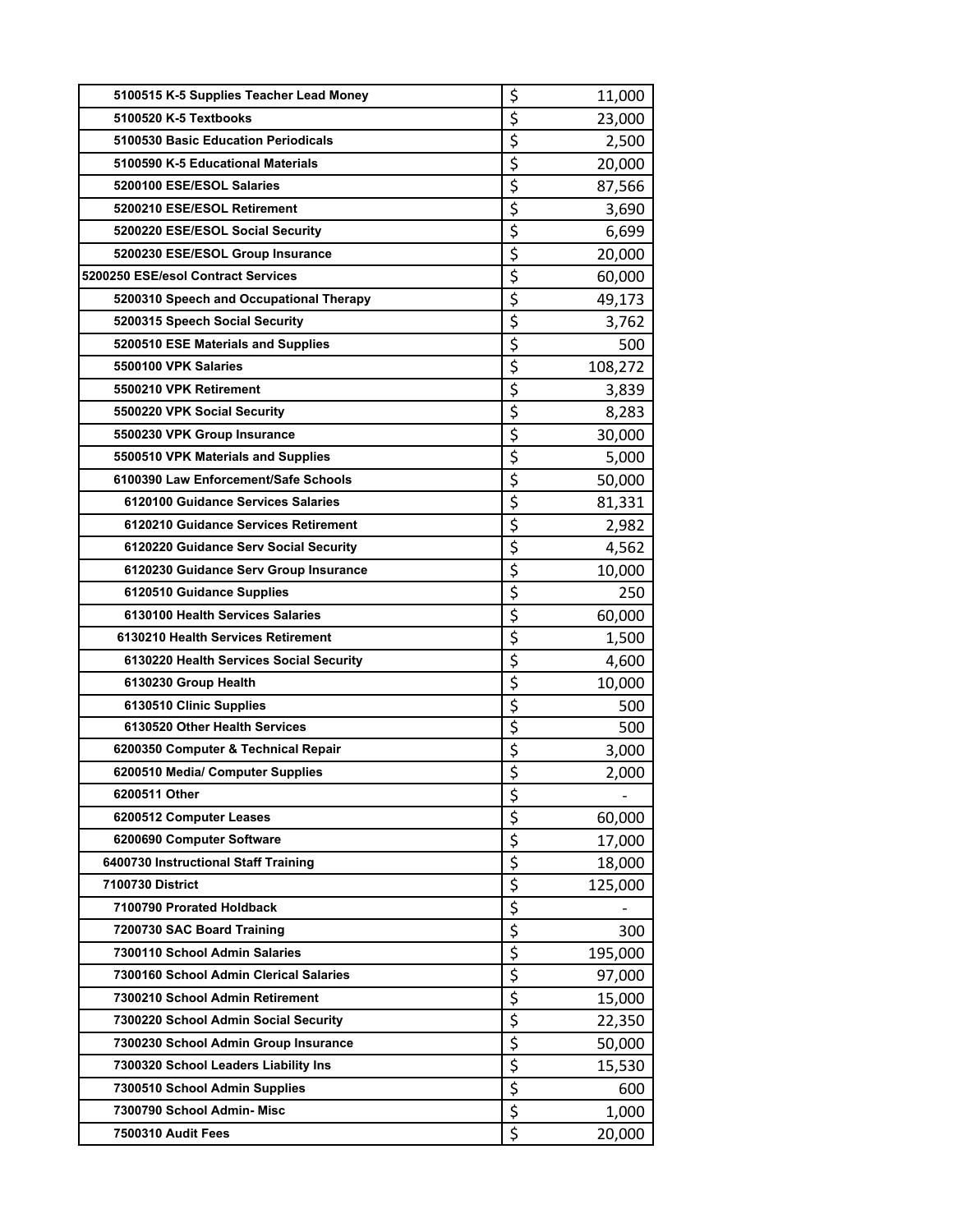| 7500510 Fiscal Services Supplies        | \$                              | 200     |
|-----------------------------------------|---------------------------------|---------|
| 7500690 Fiscal Software                 | \$                              | 450     |
| 7500730 Accounting and Payroll Fees     | \$                              | 15,000  |
| 7500740 Merchant Service Fees           | \$                              | 350     |
| 7500810 Management Fees                 | \$                              | 151,000 |
| 7500811 Volunteer Appreciation          | \$                              | 300     |
| 7720370 Postage/Website/Parent Communic | $\overline{\xi}$                | 8,000   |
| 7720380 Yearbook                        | \$                              | 5,000   |
| 7720390 Advertising                     | \$                              | 1,000   |
| 7730230 COBRA Premiums                  | \$                              | 2,500   |
| 7730310 Attorney Fees- HR               | \$                              | 3,500   |
| 7730330 Travel/Conference/Per Diem      | \$                              | 500     |
| 7730331 Membership - Charter Schools    | $\overline{\xi}$                | 2,700   |
| 7750643 Capitalized Computer Hardware   | \$                              | 20,000  |
| 7750644 Non-Cap Computer Hardware       | \$                              | 40,000  |
| 7760360 Office Equipment Lease          | \$                              | 18,500  |
| 7760642 Office Non Cap FFE              | \$                              | 4,000   |
| 7800100 Pupil Transporation Salaries    | \$                              | 1,500   |
| 7800220 Pupil Transportation Social Sec | \$                              | 90      |
| 7800350 Bus Maintenance                 | \$                              | 1,500   |
| 6900652 Other Motor Vehicle             | \$                              | 5,628   |
| 7900100 Custodial Salaries              | \$                              | 48,225  |
| 7900210 Custodial Retirement            | \$                              | 2,411   |
| 7900220 Custodial Social Security       | \$                              | 3,689   |
| 7900230 Custodial Group Insurance       | \$                              | 10,000  |
| 7900240 Custodial Workers Comp          | \$                              | 3,800   |
| 7900250 Custodial Unemployment          | $\overline{\xi}$                |         |
| 7900310 Contract Custodial Services     | \$                              | 75,000  |
| 7900320 Property Insurance              | \$                              | 30,000  |
| 7900350 Plant Maintenance               | \$                              | 10,000  |
| 7900370 Communications                  | $\overline{\boldsymbol{\zeta}}$ | 14,000  |
| 7900380 Water/Trash                     | \$                              | 8,000   |
| 7900430 Electricity                     | \$                              | 150,000 |
| 7900450 Gasoline                        | $\overline{\xi}$                | 150     |
| 7900510 Custodial Supplies              | \$                              | 9,000   |
| 7900641 Operations FFE Capitalized      | \$                              |         |
| 7900642 Operations FFE Non Cap          | \$                              | 1,000   |
| 8100350 Repairs/Preventative Maint      | $\overline{\xi}$                | 75,000  |
| 8100510 Maintenance Supplies            | \$                              | 10,000  |
| 8100512 Modular Lease                   | \$                              | 33,600  |
| 8100630 Facility Capital Improvement    | \$                              |         |
| 9200360 Facility Rental                 | \$                              | 720,000 |
| 7600100 Food Service Salaries           | \$                              | 86,104  |
| 7600220 Food Service Social Security    | \$                              | 6,587   |
| 7600250 Food Service Unemployment       | $\overline{\xi}$                |         |
| 7600350 Food Service Maint/Repairs      | \$                              | 3,000   |